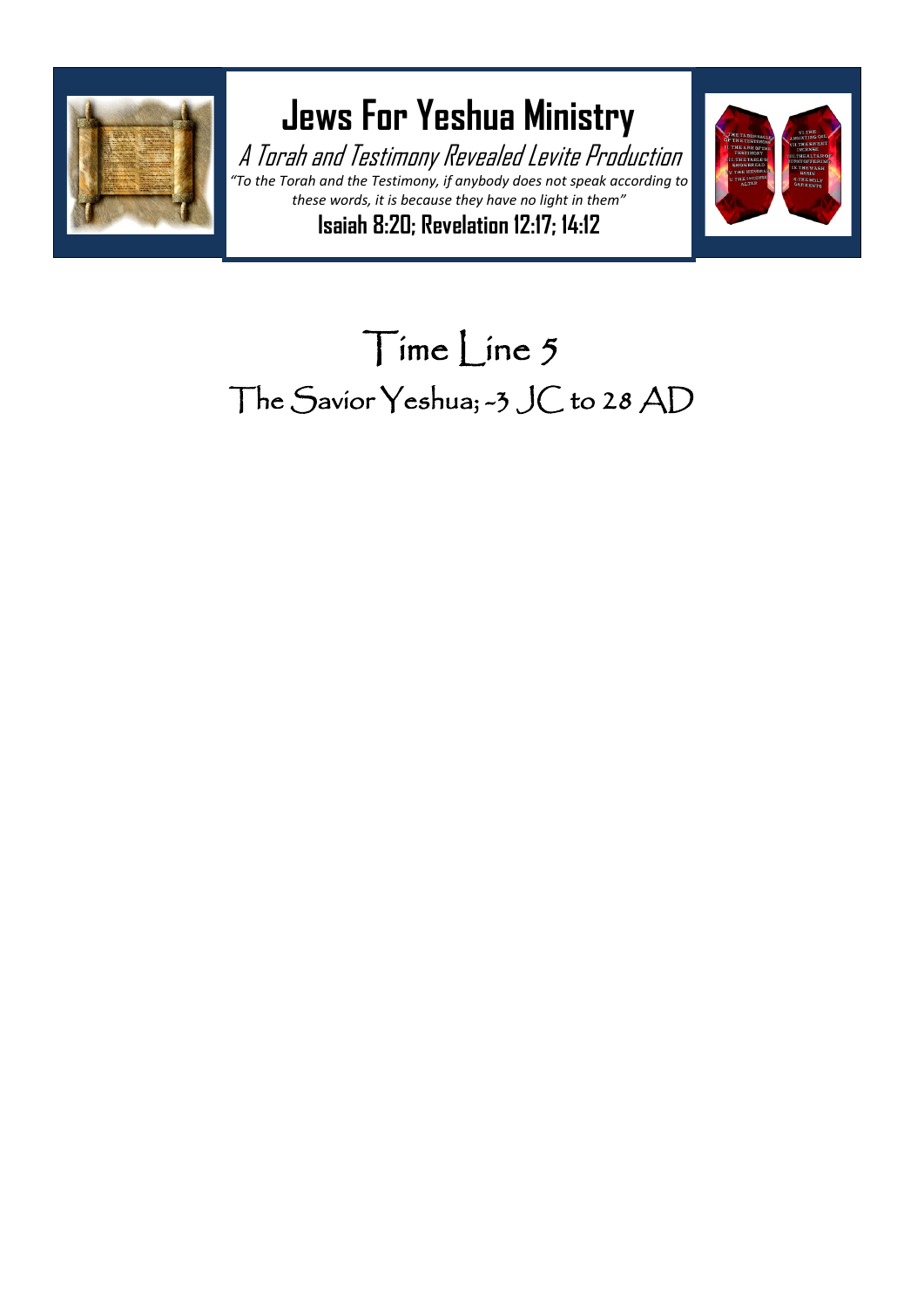## **Time Line 5, The Savior Yeshua; -3 JC to 28 AD**

(*Keyed to Time Line 1, Lines 46 and 47*)

| <b>YEAR</b>                                                                                                            | <b>EVENT</b><br>(For BC Years Add 1 Year to JC Dates)                                                                                                                                                                                                                      | <b>REFERENCES</b>                                                                                                                                                                             |
|------------------------------------------------------------------------------------------------------------------------|----------------------------------------------------------------------------------------------------------------------------------------------------------------------------------------------------------------------------------------------------------------------------|-----------------------------------------------------------------------------------------------------------------------------------------------------------------------------------------------|
| $-37$ JC<br>Row 1                                                                                                      | <sup>1</sup> Herod the Great's appointment as tetrarch (-37 JC). Herod<br>begins reign over Jerusalem (-34 JC).                                                                                                                                                            | $^1$ Josephus Antiquities of the Jews<br>XIV, ch.13.1 (326) [appointment as<br>tetrarch]; and Wars of the Jews I,<br>ch.17.8,9 (343-346) [kingship over<br>Jerusalem 3 years later].          |
| $-19$ JC<br>Row <sub>2</sub>                                                                                           | <sup>2</sup> In 18 <sup>th</sup> year of Herod the Great's appointment as tetrarch,<br>and 15 <sup>th</sup> year of his reign over Judea (-19 JC), Herod begins<br>rebuilding of Temple (46 years later, in 27 AD, Yeshua begins<br>His ministry - see $L$ <sup>7</sup> ). | <sup>2</sup> Josephus, Antiquities XV, ch.11.1<br>(380) [37 JC-18=19 JC], and Wars of<br>the Jews I, ch.21.1 (401) [34 JC-15=19<br>JC]. Also Note 9 below.                                    |
| $-3$ JC                                                                                                                | 3<br>Census is ordered taken while Quirinius/Cyrenius is<br>governing Syria.<br><sup>4</sup> Yeshua is born October $5th$ , -3 JC on the 1 <sup>st</sup> day of Sukkot.                                                                                                    | $3$ Luke 2:1,2; and "The dictionary of<br><b>New Testament Background [Craig</b><br>Evans and Stanley Porter, eds.,<br>InterVarsity, 2000J"; and,                                             |
|                                                                                                                        | (See, Time Line 1, The 6000 Years from Adam to Yeshua, Note 8 for<br>details on this section and Mattit'yahu (Matthew) 2:1-12)                                                                                                                                             | "The Demography of Roman Egypt<br>by Bagnell and Friar, a book<br>published by Cambridge University<br>Press in 1994".                                                                        |
| Row <sub>3</sub>                                                                                                       |                                                                                                                                                                                                                                                                            | <sup>4</sup> Mattit'yahu (Matthew) 2:1-12                                                                                                                                                     |
| $-1$ JC<br>Row 4                                                                                                       | <sup>5</sup> King Herod the Great orders the murder of all male children<br>aged 2 years old and younger in region of Bethlehem.                                                                                                                                           | <sup>5</sup> Mattit'yahu (Matthew) 2:16-18                                                                                                                                                    |
| $-0$ JC                                                                                                                | <sup>6</sup> Lunar eclipse of Josephus occurs on J-nuary 10 <sup>th</sup> , -0 JC<br>$(1 BC)$ .<br><sup>7</sup> King Herod the Great dies after 37 years of total reign.                                                                                                   | <sup>6</sup> "Josephus, Antiquities XVII, chapter<br>6.4 (164-167)"; and "Lunar Calendars<br>and Eclipse Finder" software by<br>Hermetic Systems [2002-2014].                                 |
| Row 5                                                                                                                  |                                                                                                                                                                                                                                                                            | <sup>7</sup> "Josephus, Antiquities XVII, ch.8.1<br>$(191)$ ".                                                                                                                                |
| <b>12 AD</b><br>Row <sub>6</sub>                                                                                       | <sup>8</sup> Tiberius Caesar begins his reign as Co-Regent with<br>Augustus Caesar, 12 AD.                                                                                                                                                                                 | <sup>8</sup> Notes on the Bible, by Albert<br>Barnes [1834], commentary on Luke<br>3:1"                                                                                                       |
| Fall 26 AD<br>to fall 27 AD                                                                                            | <sup>9</sup> In the 15 <sup>th</sup> Year of Tiberius Caesar's reign (September 15, 26<br>AD to September 14, 27 AD) the word of Elohim (of God)<br>came to Yehochanan the Immerser (John the Baptizer) in the<br>wilderness.                                              | <sup>9</sup> Luke 3:1-3 "Jerusalem in the Times<br>of Jesus, page 21, section 3(a) & note<br>39. Hendrickson Publisher's<br>Marketing, LLC; 3rd Printing, Jan.<br>2016, by Joachim Jeremias". |
|                                                                                                                        | <sup>10</sup> Yeshua is immersed sometime before Pesach (Passover),<br>27 AD.                                                                                                                                                                                              | <sup>10</sup> Luke 3:21-22; Yehochanan<br>(John) 1:29-34; 2:13                                                                                                                                |
|                                                                                                                        | <sup>11</sup> It is Yeshua's 30 <sup>th</sup> year of life.                                                                                                                                                                                                                | <sup>11</sup> Luke 3:23 [-3 JC+27=30].                                                                                                                                                        |
|                                                                                                                        | <sup>12</sup> Yeshua proclaims the Jubilee year (The 80 <sup>th</sup> Jubilee from<br>Adam) so that the prophecy about Him written by Isaiah could<br>come to pass (See Time Line 1, The 6000 Years from Adam to<br>Yeshua, Notes 9 and 10);                               | <sup>12</sup> Luke 4:16-21 and V'yikra<br>(Leviticus) 25:8-10<br><sup>13</sup> Yehochanan (John) 2:18-20                                                                                      |
| Row 7                                                                                                                  | <sup>13</sup> Temple has been 46 years in building.                                                                                                                                                                                                                        | $[-19 \text{ JC}+27=46]$ .                                                                                                                                                                    |
| <b>28 AD</b>                                                                                                           | <sup>14</sup> Yeshua is crucified the following Pesach (Passover).<br><sup>15</sup> Yeshua is resurrected 3 nights and 3 days after Passover on<br>S-turday night (See Time Line 4, and Time Line 12).                                                                     | <sup>14</sup> Yehochanan (John) 2:13; &<br>11:55 [To see why the Pesach of verse<br>6:4 is not included, see Commentary<br>section].                                                          |
| Row 8                                                                                                                  |                                                                                                                                                                                                                                                                            | <sup>15</sup> Mattit'yahu (Matthew) 12:40                                                                                                                                                     |
| Copyright 1991 by the Torah & Testimony Revealed Ministry, 01/19/2019 Jews For Yeshua Edition<br>www.JewsForYeshua.com |                                                                                                                                                                                                                                                                            |                                                                                                                                                                                               |